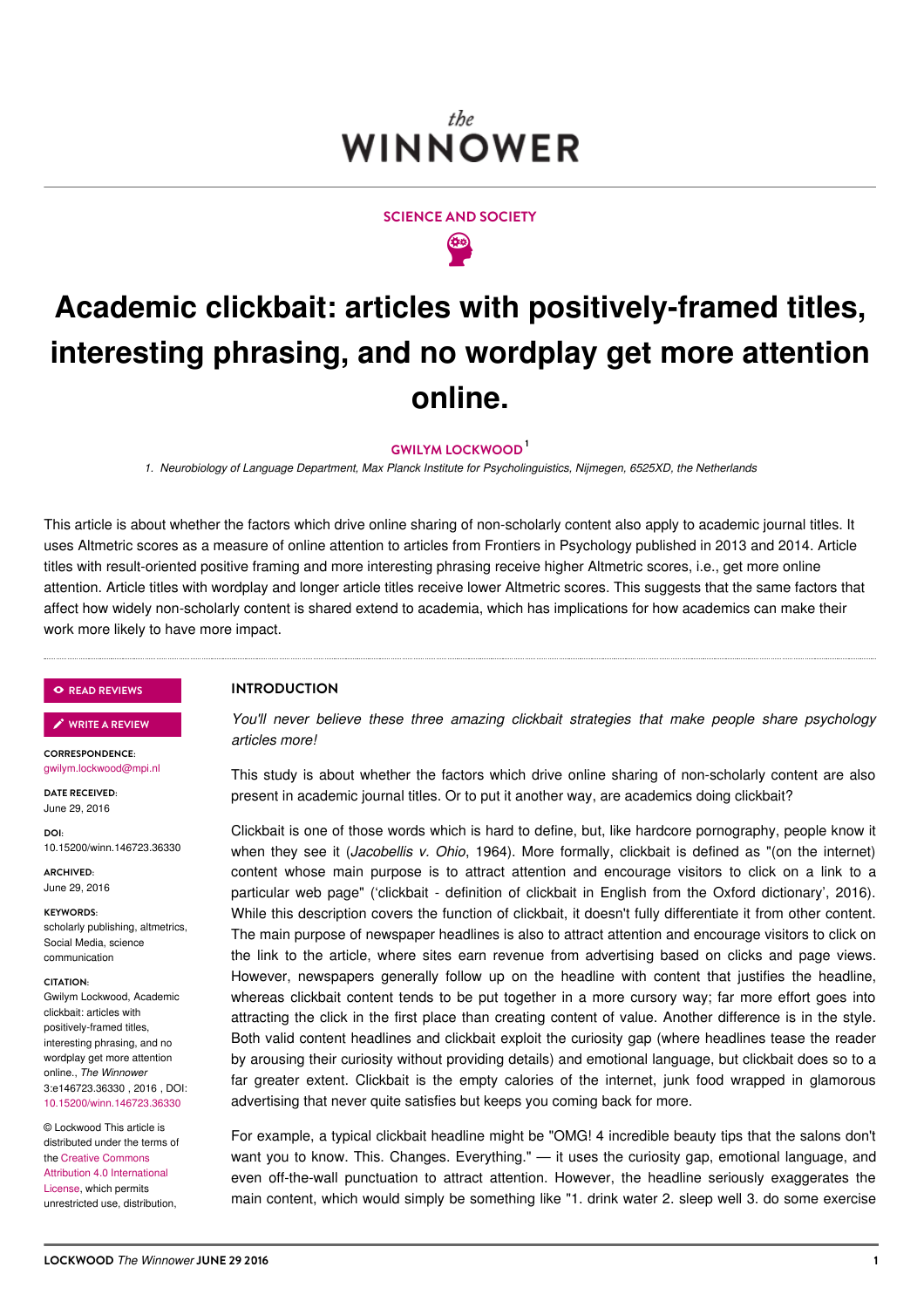

and redistribution in any medium, provided that the original author and source are credited.



sometimes 4. eat vegetables".

None of this is new. In his 1910 essay "Heine and the consequences", Karl Kraus railed against the sloppy journalistic style of the feuilletons, or the tabloid-esque human interest papers of the time. What is striking is that Kraus' tirade is almost perfectly applicable to clickbait on the internet a century later:

*[Feuilletons exaggerate their headlines] "because their purpose would otherwise be obvious at a glance, and passers-by would not willingly have their pockets turned inside out twice a day. Curiosity is* always stronger than caution, and so the chicanery dolls itself up in tassels and lace ... this type [of *reporter] is either an observer who in opulent adjectives amply compensates for what Nature denied* him in nouns, or an aesthete who makes himself conspicuous with his love of colour and his sense of *nuance and still manages to perceive things in the world around him as deeply as dirt under a* fingernail. And they all have a tone of discovery, as if the world had only just now been created, when *God made the Sunday feuilleton and saw that it was good."* (Franzen, 2013, pp.39-47)

Despite the wide backlash against clickbait (Hamblin, 2014; 'The real problem with clickbait', 2014) and suggestions that clickbait is less effective than it used to be (Smith, 2014), it still seems to work. Recent studies of online media have identified properties of headlines or link titles which drive page views and shares. Berger and Milkman (2012) investigated New York Times article headlines and found that, after controlling for article length, author prestige, and location of the article on the home page, there were two main factors which drove how widely an article was shared (articles which are shared very widely are said to "go viral"). Firstly, positive articles were shared more widely than negative articles. However, this was also mediated by a second factor; the emotional impact of the article. Articles which elicited high arousal emotions, whether positive or negative, were shared more widely than articles which were less emotionally arousing. For example, "Wide-Eyed New Arrivals Falling in Love With the City" is coded as a positive article, while "Maimed on 9/11, Trying to Be Whole Again" is coded as a negative article having high-arousal emotion, and "Voter Resources" was coded as having low-arousal emotion. In an analysis of the social media platform Twitter, Hansen et al. (2011) found that the effect of emotional affect on virality in tweets (i.e. how widely a tweet is shared) depended on the type of tweet; positive sentiment lead to increased sharing of non-news-related tweets, whereas negative sentiment lead to increased sharing of news-related tweets. As clickbait covers both news and general interest content, emotional arousal in either direction may help attracting clicks and subsequent sharing of content.

Another common clickbait technique is forward reference, or referring to something with a demonstrative before introducing the referent (e.g. "*This* is why you should read this article"). Blom and Hansen (2015) found that commercialisation and tabloidisation of online newspapers lead to increased forward reference in headlines. This appears to be a deliberate strategy on the part of the editors. In extensive observation of newsrooms and interviews with journalists and editors, Tandoc (2014) showed that editors use audience analytics to prioritise the content and style of their articles in order to drive more clicks, even to the point where "you have to hold your nose" and prioritise the articles that get clicks over the articles that have substance.

One other technique that newspaper and clickbait headlines use is including a question. This may attract more readers by exploiting the curiosity gap even more. In computer-mediated experiments, titles with questions generated higher readership than titles without (Lai & Farbrot, 2013), so while the old adage says that any headline which ends in a question can be answered with "no" ('Betteridge's law of headlines', 2016), it does seem to work nonetheless.

Many of the techniques in online media apply to academia too, although the findings so far are mixed. Academics write articles which they want to be read and shared as widely as possible, and need to write titles and abstracts which make the article sound as appealing as possible. This is not just a point of pride; academics are assessed and funding is awarded based on the impact and citations of an academic's articles. Certain writing strategies can help boost attention; articles with shorter titles (Letchford, Preis, & Moat, 2016) or simpler language in their abstracts (Letchford, Moat, & Preis, 2015)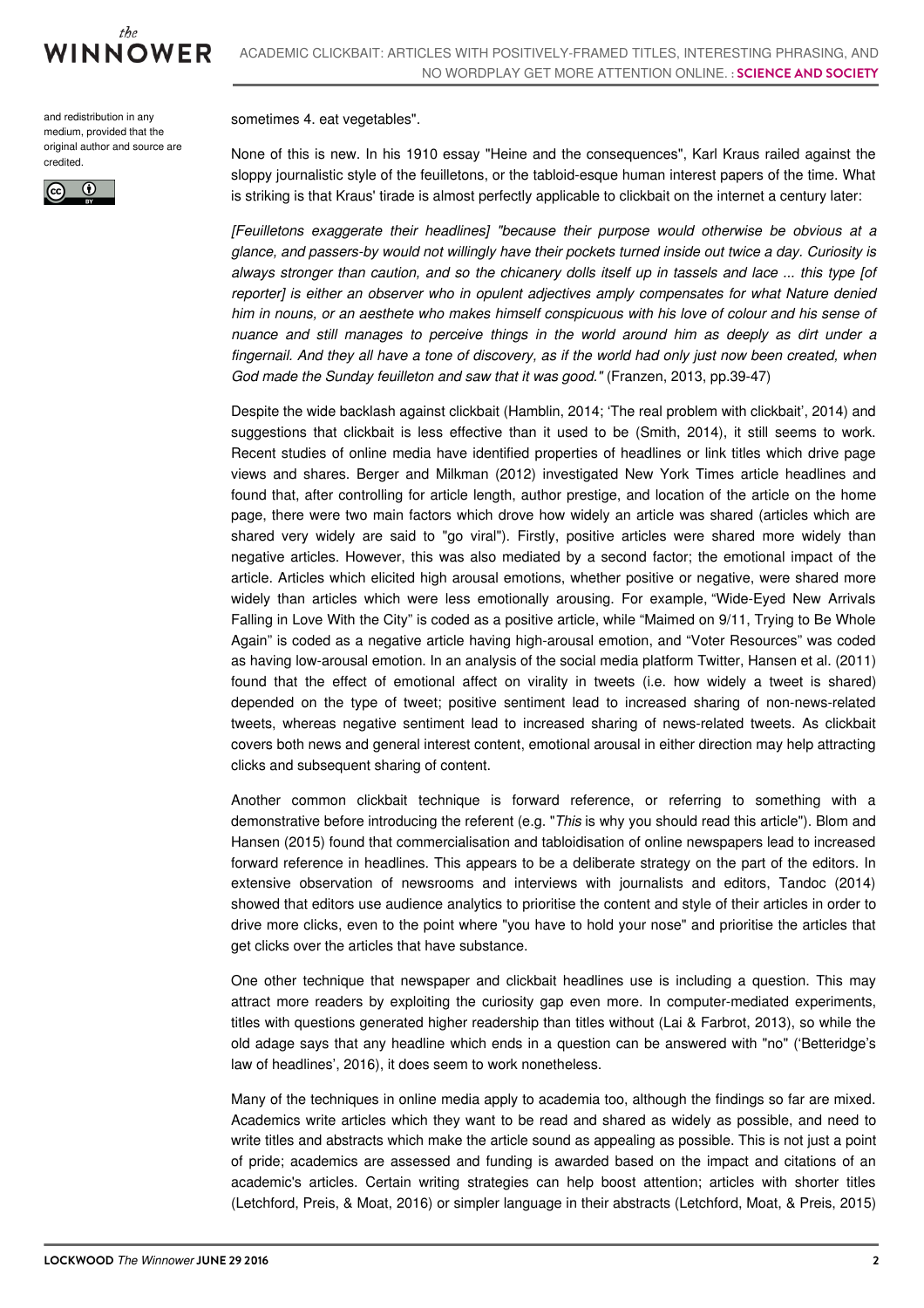get cited more often. The structure of an article's title affects download and citation rates as well; Jamali and Nikzad (2011) found that articles in PLOS journals with questions in the title were downloaded more often but cited less often, while titles with a colon (a proxy measure of an article with a secondary subtitle) were longer and were downloaded and cited less often. This is further evidence for shorter, simpler titles having an advantage when it comes to sharing. In contrast, Fox and Burns (2015) examined articles from *Functional Ecology* and found that having a subtitle did not predict lower citations. They also found that articles with the specific names of organisms in the titles were cited less often than articles without specific names in the title, and concluded that the features of article title structure that they looked at had little or no effect on an article's later success.

These studies address citation rates, which are hugely important to academics but don't necessarily reflect the interest shown by the general public. Milkman and Berger (2014) found four factors which increased non-scientists sharing scientific work. As with their 2012 study on New York Times articles, research which is more positive and which evokes a stronger emotional response is shared more. In addition, research which is perceived as more interesting and more useful is also shared more.

In recent years, academics have turned to alternative measures to track the success of their articles with the wider public, such as media attention, sharing on social media, page views and article downloads, and so on. Collectively, these are known as altmetrics. Altmetrics provide a useful short term measure of article success, as they measure the reception to an article immediately after publication, as opposed to citations which take years to accumulate. Altmetrics have been shown to correlate with later citation count (Thelwall, Haustein, Larivière, & Sugimoto, 2013), although the factors driving social media sharing and academic citation may be different (Haustein, Costas, & Larivière, 2015) due to differences in what academics and non-academics find interesting and different citation practices in different research fields. Accordingly, while altmetrics cannot be considered as direct alternatives to citations, they are a good way of measuring how much and how widely academic work gets shared by non-academics. Altmetric is a company which provides altmetrics scores by tracking various social and traditional online media for mentions of a specific article (Adie & Roe, 2013). Each article receives an Altmetric score based on the amount of attention it is getting online. Altmetric does not publish exactly how their scores are calculated, but they say that an Altmetric score reflects a weighted count of online attention designed to reflect the volume and reach of online engagement surrounding an individual research output.

Academics don't (yet) use full clickbait-style headlines (although the disparity between academic articles, their press releases, and subsequent general media coverage, means that academic news coverage is frequently misleading (Brookshire, 2014; Hughes, 2014; Sumner et al., 2014)). However, the properties of titles which drive the sharing of news media may hold for academic articles too.

#### **METHODS**

I wanted to investigate the features of academic article titles which drive how widely an article is shared, and whether that is similar to clickbait measures outlined by previous research into nonacademic content. I used Berger and Milkman's (2012) factors of the positivity of the content and the emotional arousal of the content as a basis. Since they analysed New York Times articles, those categories cannot apply to academia exactly, but they can be tweaked slightly to more accurately reflect how academic titles are written.

For positivity, I looked at whether the title framed the research positively, in that the study explicitly discovered or confirmed something, and that the title reflects this in a results-oriented way. For example, "smoking causes lung cancer" and "vaccines do not cause autism" would both be considered as having positive framing, not so much because of the sentiment of the topic but because of the result. A non-positive framing would be something like "the relationship between smoking and lung cancer" or "an investigation into whether vaccines cause autism".

For emotional arousal, I split this category into two factors; whether the*topic* of the article had social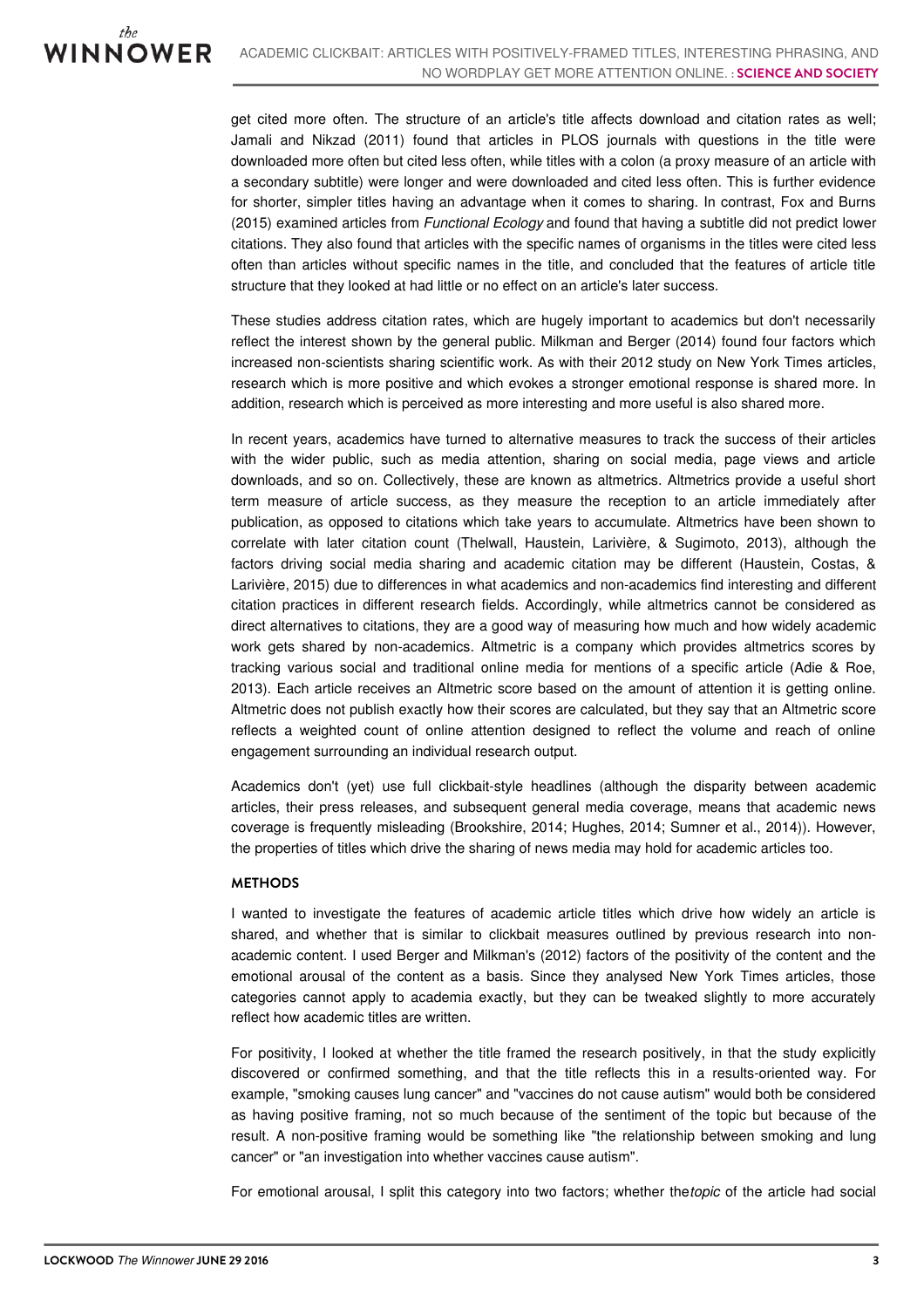currency, and whether the *title* of the article used arousing phrasing. I defined a topic with social currency as something that non-academics might find interesting to know about and might gain social currency from - i.e. would a non-academic sound impressive and interesting if they were talking about this topic to their non-academic friends in the pub? Using my own research as an example here, an article about how Dutch people are sensitive to the meanings of Japanese words even though they don't speak Japanese has social currency, whereas an article about how the use of a different category of words changes the P2 and late positive complex ERP responses during sentence reading definitely doesn't (you can trust me on that one). I defined arousing phrasing as using more general and less technical terminology, using interesting or eye-catching turns of phrase, and using the curiosity gap.

As a set of examples, I once participated in an experiment where I received TMS to the Angular Gyrus to disrupt mathematical processing and then performed a gambling task where I had to calculate probabilities and bet small stakes on a roulette wheel. That article title could be phrased one of four ways when looking at positive framing and phrasing arousal, as shown in Table 1.

|                         | <b>Phrasing Arousal</b>                                                  | <b>No Phrasing Arousal</b>                                                                             |
|-------------------------|--------------------------------------------------------------------------|--------------------------------------------------------------------------------------------------------|
| <b>Positive Framing</b> | Reduced mathematical ability<br>makes you a worse gambler                | TMS to the Angular Gyrus<br>negatively impacts<br>mathematical decision-<br>making                     |
| No Positive Framing     | The relationship between<br>gambling and reduced<br>mathematical ability | Exploring the relationship<br>between mathematical<br>decision-making and TMS to<br>the Angular Gyrus. |

Table 1: examples of possible titles

I also looked at three other factors: the number of words in the title, whether the title had a question in it, and whether the title had wordplay in it. This created six factors of interest to the analysis: four ways an article's title could be clickbait-y in positive framing, phrasing arousal, having wordplay in it, and having a question in it, and two more prosaic measures in title length and social currency of topic.

I created a spreadsheet of every title of every article published in Frontiers in Psychology journals throughout 2013 and 2014. I chose Frontiers in Psychology due to its open access status, as open access articles are more likely to be shared online (Wang, Liu, Mao, & Fang, 2015). After removing corrigenda, book reviews, responses, and duplicates, there were 2136 articles. As the factors of interest are rather subjective ("I know clickbait when I see it"), titles were judged as having or not having positive framing, phrasing arousal, wordplay, and social currency by three raters. The raters were all native English speakers across three departments at the Max Planck Institute for Psycholinguistics: myself (Neurobiology of Language), AF (Psychology of Language), and ES (Language and Genetics). Raters were given the following fictitious examples in Table 2 to guide them, but were encouraged to make their own judgments.

Table 2: example ratings with fake titles

| Title | <b>Positive Framing</b> | <b>Social Currency</b> | <b>Phrasing</b><br>Arousal | Wordplay |
|-------|-------------------------|------------------------|----------------------------|----------|
|       |                         |                        |                            |          |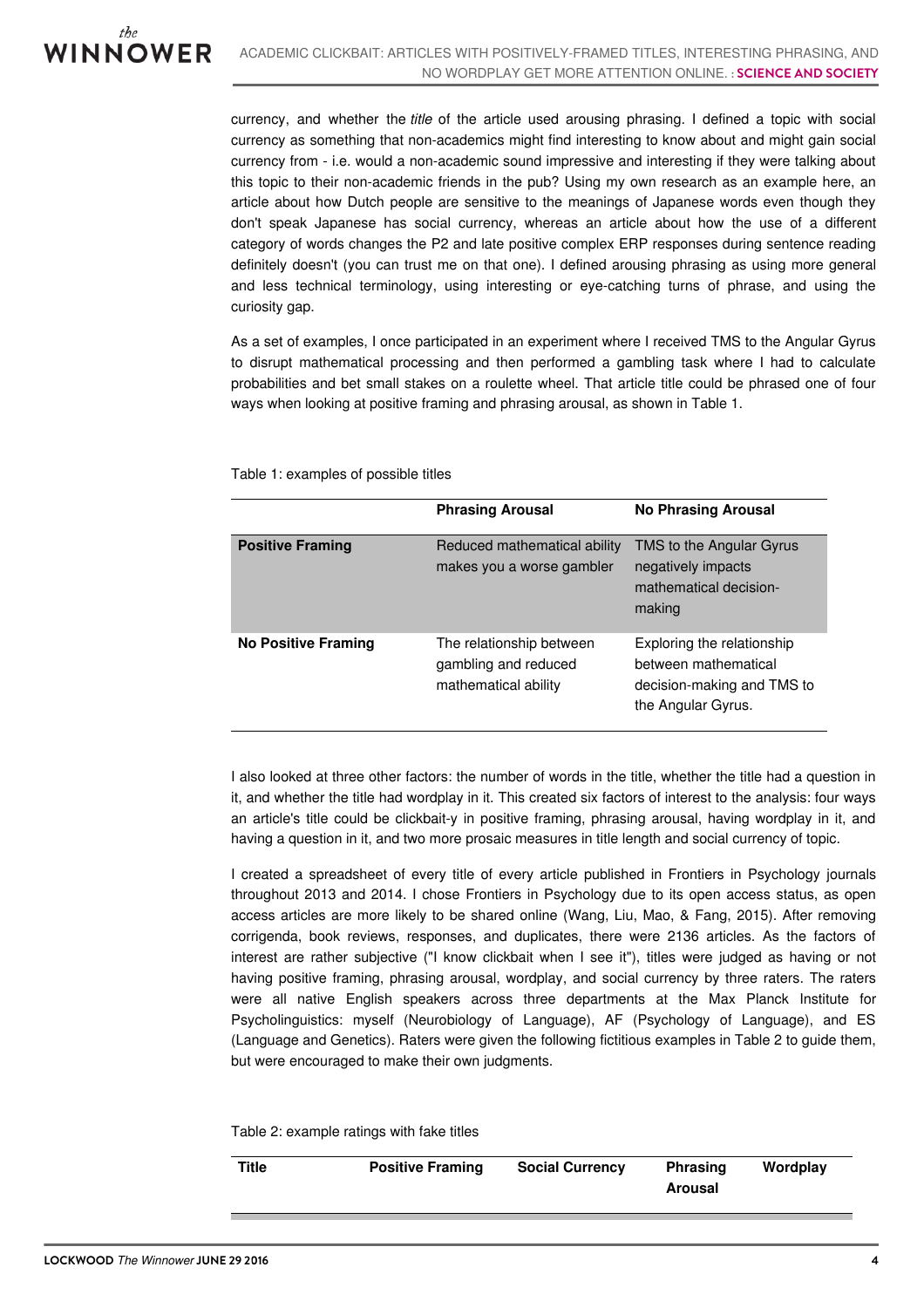

| <b>Holy smokes!</b><br>The link between<br>lung cancer and<br>smoking                                | $\overline{0}$ | $\mathbf{1}$ | $\mathbf{1}$   | $\mathbf{1}$   |
|------------------------------------------------------------------------------------------------------|----------------|--------------|----------------|----------------|
| <b>Smoking</b><br>cigarettes<br>causes lung<br>cancer                                                | $\mathbf{1}$   | $\mathbf{1}$ | $\mathbf{1}$   | $\mathbf 0$    |
| Prolonged<br>cigarette<br>consumption<br>increases chance<br>of developing<br>pulmonary<br>carcinoma | $\mathbf{1}$   | $\mathbf{1}$ | $\overline{0}$ | $\overline{0}$ |
| Does the MMR<br>vaccine cause<br>autism?                                                             | $\pmb{0}$      | $\mathbf{1}$ | $\mathbf{1}$   | $\pmb{0}$      |
| The link between<br>the MMR vaccine<br>and autism                                                    | $\mathbf 0$    | $\mathbf{1}$ | $\mathbf{1}$   | $\mathbf 0$    |
| The link between<br>FOXP2 and<br>cerebellar<br>development                                           | $\mathbf 0$    | $\pmb{0}$    | $\pmb{0}$      | $\mathbf 0$    |
| <b>Iconicity</b> in<br>nonwords affects<br>size judgements                                           | $\mathbf{1}$   | $\mathbf 0$  | $\overline{0}$ | $\mathbf 0$    |
| How big does<br>that sound?<br>Language, brain,<br>and crossed<br>senses                             | $\pmb{0}$      | $\mathbf{1}$ | $\mathbf{1}$   | $\mathbf{1}$   |

After rating all the article titles, AF and ES were compensated by GL for their time and effort with dinner and beer. Raters gave similar ratings for positive framing and wordplay, but there was more variation for phrasing arousal and social currency. Therefore, I took a "best of three" approach; for each measure, for each article, I took the majority decision from at least two of the three raters (see Table 3).

Table 3: percentage of titles with and without the different factors

| Rater     | <b>Positive Framing</b> | <b>Phrasing Arousal</b> | <b>Social</b><br><b>Currency</b> | Wordplay |
|-----------|-------------------------|-------------------------|----------------------------------|----------|
| <b>GL</b> | 18.40%                  | 37.45%                  | 58.94%                           | 5.57%    |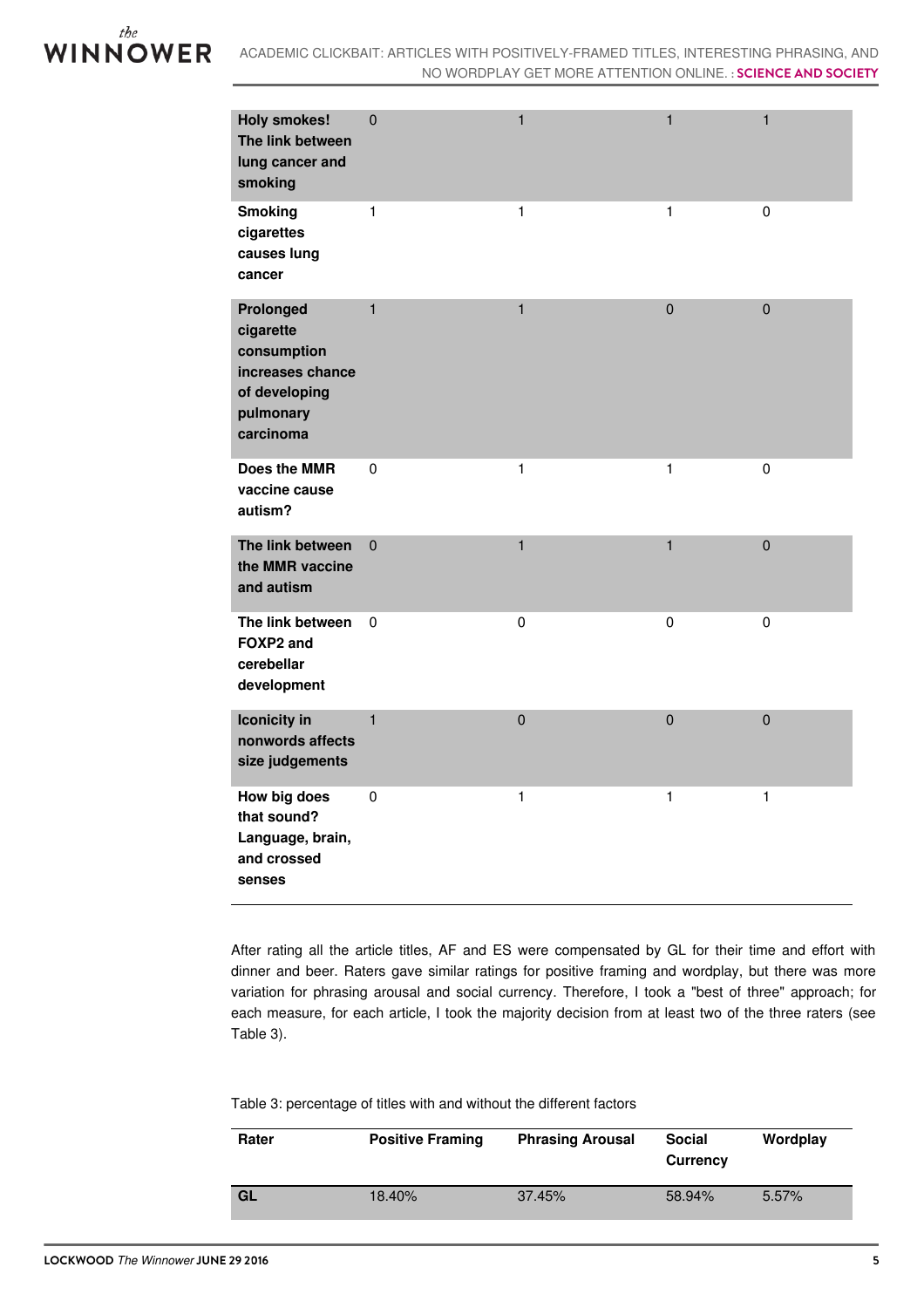

| AF                   | 20.97% | 12.45% | 20.22% | $1.30\%$ |
|----------------------|--------|--------|--------|----------|
| <b>ES</b>            | 16.62% | 11.19% | 18.68% | 5.76%    |
| <b>Best of Three</b> | 18.31% | 15.22% | 26.45% | 3.58%    |

Whether a title had a question in it was determined by the presence of a question mark; 8.24% of article titles featured a question. Title length was calculated in R by counting the number of words in the string. Title length was normally distributed with a mean of 12.28 words.

As an example of the titles in the dataset, a title which was rated as having positive framing, phrasing arousal, and social currency was "Let's look at leeks! Picture books increase toddlers' willingness to look at, taste and consume unfamiliar vegetables". A title which was rated as having none of the categories was "On interpretation and task selection in studies on the effects of noise on cognitive performance".

To measure how widely an article was shared, I used Altmetric scores. On October 2nd 2015, I obtained Altmetric scores for all 2136 articles. Article title ratings were performed with no knowledge of the article's Altmetric score; AF and ES did not see the Altmetric scores at all, while I only examined the Altmetric scores after finishing my ratings.

The older articles had more time to potentially attract more attention, but it is more likely that online attention to the vast majority of articles happens immediately after publication and then plateaus; while 2013 articles had a mean Altmetric score of 10.76 and 2014 articles had a mean Altmetric score of 9.38, this was not significantly different (t=1.06, p=0.29).

I investigated the effect of phrasing arousal, positive framing, wordplay, and question while controlling for social currency and title length. I hypothesised that articles with social currency would have a higher Altmetric score simply due to being more interesting to more people, and that articles with shorter titles would have a higher Altmetric score based on the findings of Letchford et al. (2015) that there is a citation advantage for articles with shorter titles. I further hypothesised that all four linguistic measures positive framing, phrasing arousal, wordplay, and question - would also increase an article's Altmetric score.

### **RESULTS**

Most articles don't get that much attention online; the mean Altmetric score of all articles was 9.92, and ranged from a score of 1 to 491. All measures were positively skewed. When looking at simple means, positive framing and phrasing arousal showed possible positive effects on Altmetric score, while the effects wordplay and question appeared to be quite small (see Table 4). This data is plotted in Figure 1.

Table 4: mean Altmetric score per factor

|     | <b>Positive Framing</b> | <b>Phrasing Arousal</b> | Wordplay | Question |
|-----|-------------------------|-------------------------|----------|----------|
| Yes | 13.72                   | 17.15                   | 8.55     | 12.31    |
| No  | 9.06                    | 8.62                    | 9.97     | 9.70     |

Moreover, there was only a slight, insignificant correlation between title length and Altmetric score (r = -0.04, p=0.0827). While articles with shorter titles might get cited more, this data does not initially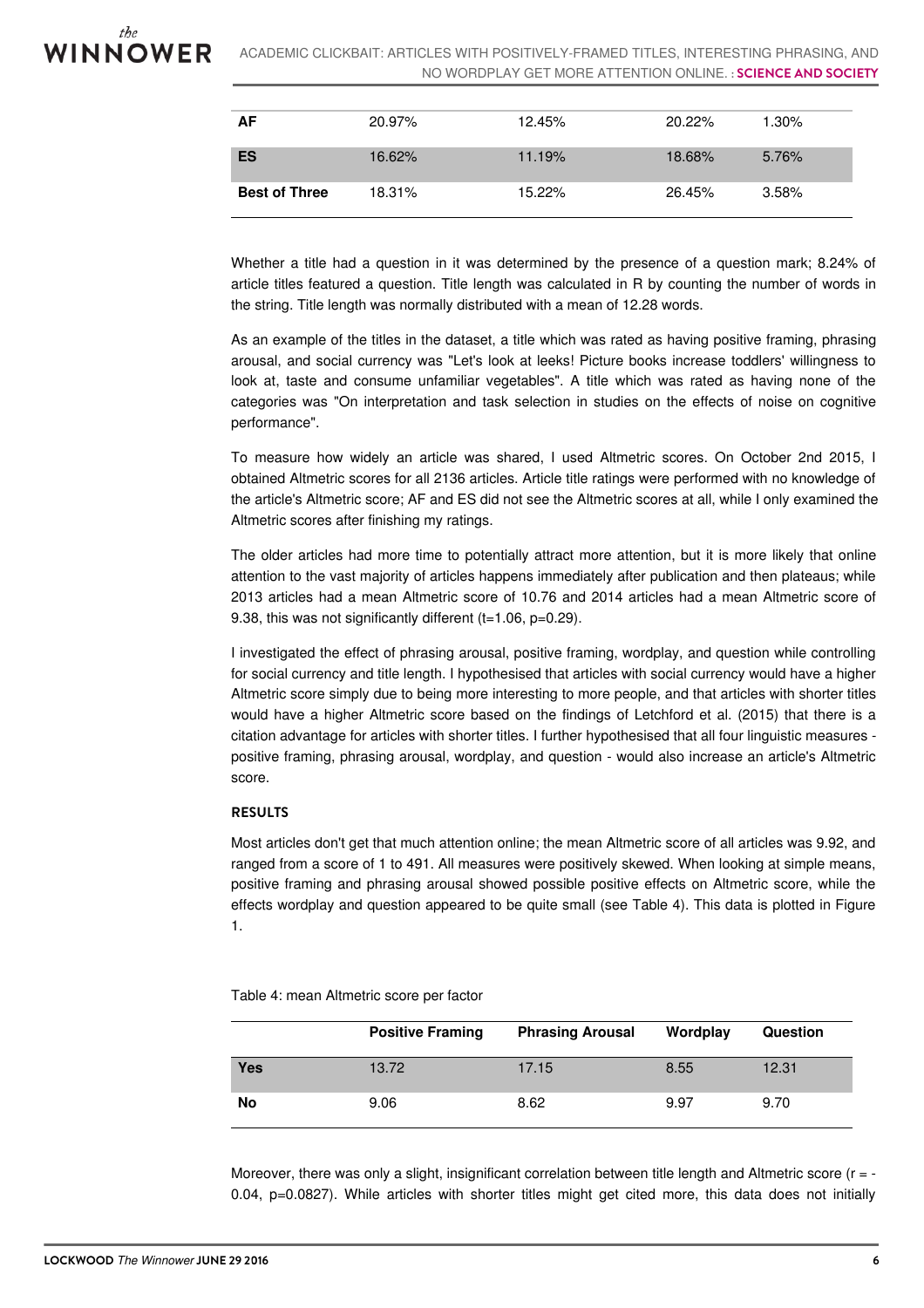



Figure 1: plot of main clickbait measures and mean Altmetric score (zoomed in on Altmetric scores up to 40).

the VINNOWER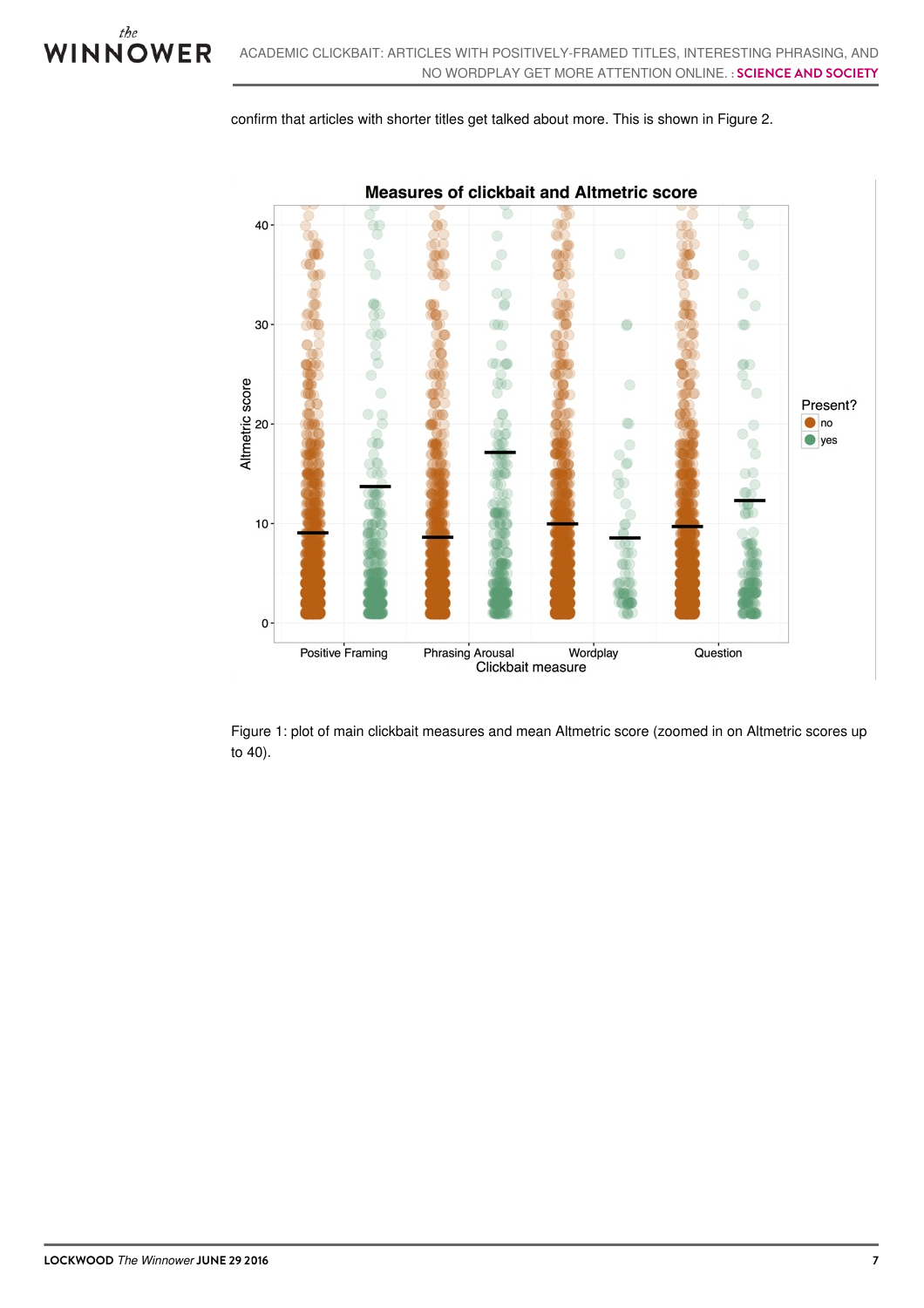



Figure 2: slight correlation between title length and Altmetric score.

As you can see in Figure 2, the Altmetric score data was positively skewed, so I log transformed it before running the linear regressions. I first ran a model looking at only social currency and title length as fixed effects; title length was an expected effect due to earlier research, while social currency made sense as a predictor in that more interesting articles would get shared more often regardless of how an article's title was phrased.

I then added each clickbait measure as a main effect to see whether it improved the fit of the model. As expected, social currency (t=23.12, p<0.0001) and title length (t=10.90, p<0.0001) were significant effects in the first model. The model's fit was improved by adding positive framing  $(p=0.021)$ , phrasing arousal ( $p<0.0001$ ), and wordplay ( $p=0.027$ ). However, adding question to the model did not improve the fit of the model (p=0.84).

Accordingly, I report the full model which modelled fixed effects of positive framing, phrasing arousal, wordplay, social currency, and title length. This model was coded as follows:

 $lm$  (ScoreTransformed  $\sim$  PhrasingArousal + PositiveFraming + Wordplay + SocialCurrency + Length)

Reported estimates have been transformed back from log scale into Altmetric scores.

Table 5: model summary statistics

**Estimate Standard Error t value p value**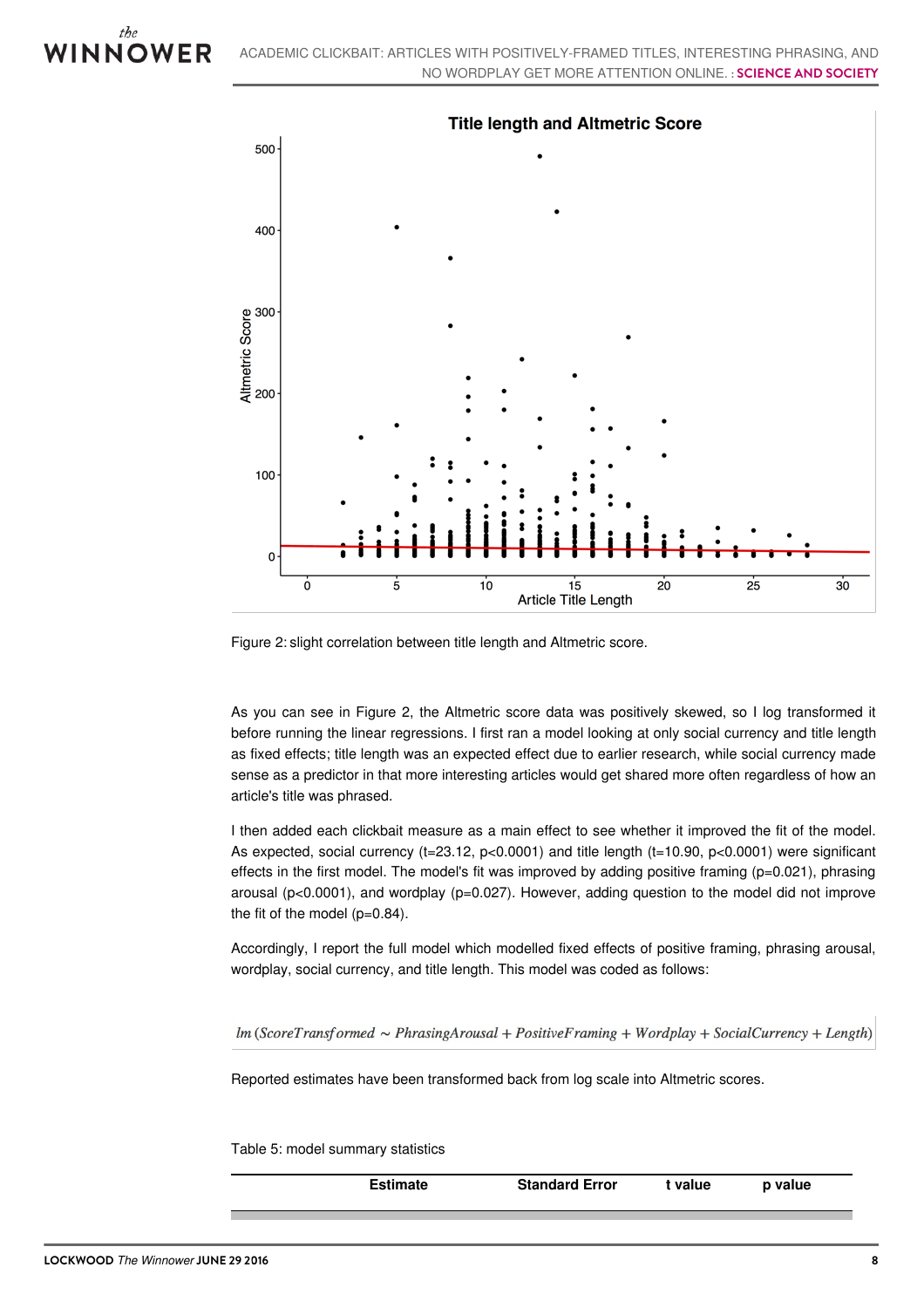ACADEMIC CLICKBAIT: ARTICLES WITH POSITIVELY-FRAMED TITLES, INTERESTING PHRASING, AND NO WORDPLAY GET MORE ATTENTION ONLINE. **: SCIENCE AND SOCIETY**

| Intercept                    | 4.55    | 0.067  | 22.73   | < 0.0001 |
|------------------------------|---------|--------|---------|----------|
| <b>Phrasing Arousal</b> 3.46 |         | 0.072  | 7.84    | < 0.0001 |
| <b>Positive Framing</b>      | 0.75    | 0.060  | 2.56    | 0.011    |
| Wordplay                     | $-1.20$ | 0.14   | $-2.21$ | 0.027    |
| <b>Social Currency</b>       | 3.05    | 0.052  | 9.77    | < 0.0001 |
| <b>Title Length</b>          | $-0.13$ | 0.0051 | $-5.74$ | < 0.0001 |

I also ran a model comparing all possible interactions between clickbait factors, which still found the main effects individually, but no interaction was significant.

This confirms that articles with social currency and shorter titles get higher Altmetric. It shows that some clickbait strategies work in academic titles; positive framing and phrasing arousal lead to higher Altmetric scores, while, surprisingly, articles with wordplay in the title get lower Altmetric scores, and having a question in the title makes no difference. This suggests that positive framing and phrasing arousal facilitate the amount of online attention an academic article gets.

#### **DISCUSSION**

What makes online content go viral appears to hold for academia as well, or at least for articles in Frontiers in Psychology. The positive framing of an article's findings in the title and phrasing the title in an arousing way increases how much online attention an article gets, independently of non-clickbait measures like how interesting the topic is or the length of the title. However, including a question in the title makes no difference, and having wordplay in the title actively harms an article's Altmetric score. This suggests that academic media is treated similarly to non-academic media by the public in terms of what initially attracts people's attention.

As an academic researcher myself, this is something I've been trying to exploit in my own titles. I work on a fairly niche topic; iconicity (or how much a word sounds like what it means) in Japanese ideophones (or words which are like onomatopoeia but much more so). For my last two articles, I tried to use these measures as much as possible without overstating my own work.

|                  | <b>Working Title</b>                                                                                     | <b>Eventual Title</b>                                                                  |
|------------------|----------------------------------------------------------------------------------------------------------|----------------------------------------------------------------------------------------|
| <b>Example 1</b> | The neural correlates<br>of Japanese<br>ideophones versus<br>arbitrary adjectives in<br>sentence reading | Ideophones in<br>Japanese modulate<br>the P2 and late<br>positive complex<br>responses |
| Example 2        | Sound symbolism<br>increases recognition<br>rate in a foreign word<br>learning task                      | Sound symbolism<br>boosts novel word<br>learning                                       |

Table 6: application to my own work

The first article is very specific; it has positive framing, but not arousing phrasing, and has only managed to get an Altmetric score of 4 [\(https://www.altmetric.com/details/4234548](https://www.altmetric.com/details/4234548)). However, the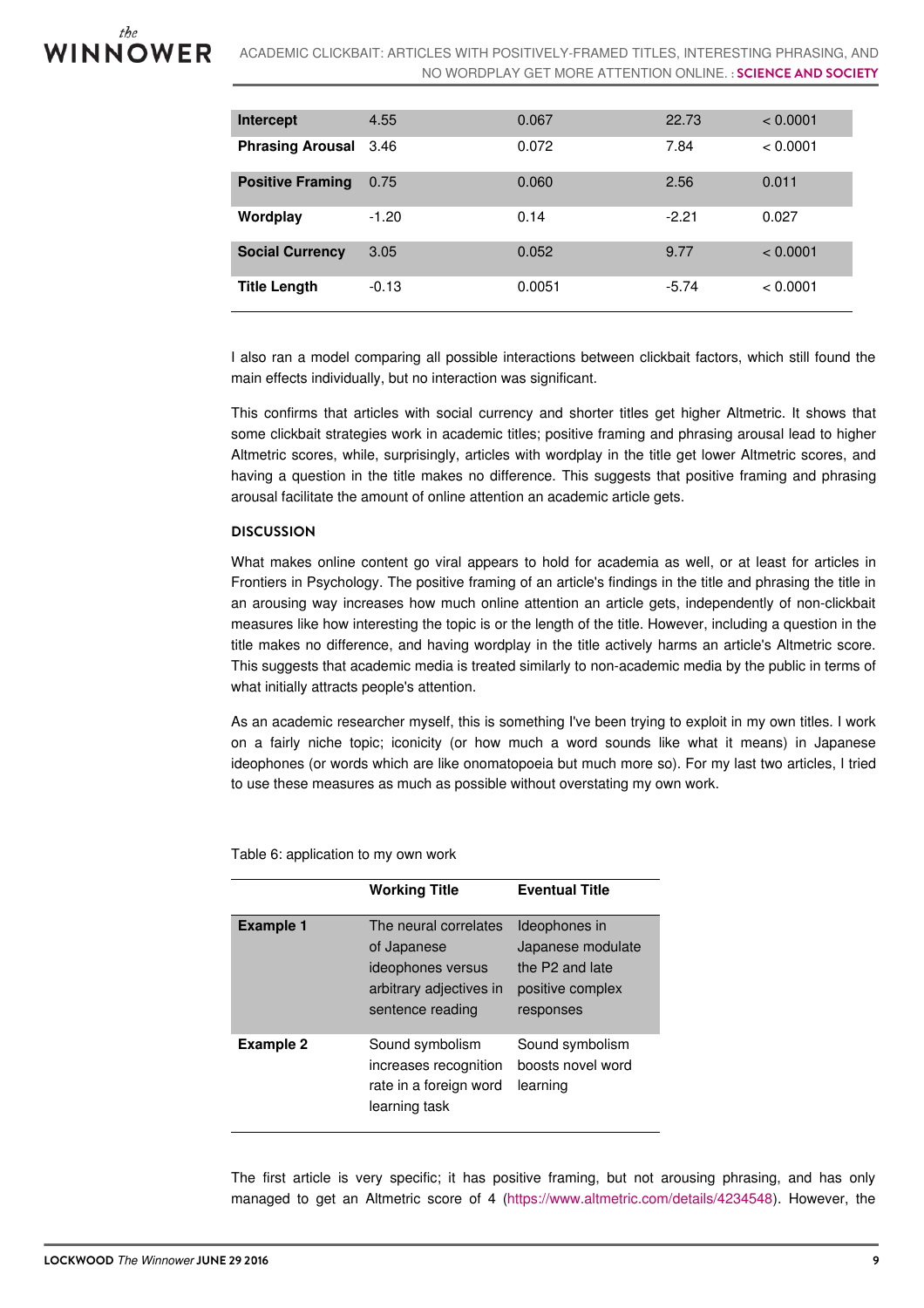second article was much more successful, with an Altmetric score of 49 [\(https://www.altmetric.com/details/5100879](https://www.altmetric.com/details/5100879)). In addition to the positive framing, I used the more exciting verb "boosts" rather than simply "increases", and referred to the task that my participants did as "novel word learning", which sounds more exciting than a more descriptive "recognition rate in a foreign word learning task". In the case of the second article, it seems like using the measures from this study have helped.

There are, of course, many caveats to this finding. Firstly, my measures of positive framing and phrasing arousal were inspired by Berger and Milkman (2012), but the difference between academic article titles and online media content necessitated a slight reinterpretation. My creation of measures was still blind to the data, but other academics may interpret how positivity and emotional arousal à la Berger and Milkman (2012) apply to academia differently.

Secondly, Altmetric is a relatively new measure which has only caught on in the last few years. Academics publishing articles in 2016 are more aware of alternative metrics than they were in 2013 and 2014, and so there may well be a more concerted effort by academics to share their research on social media now. This means that mean Altmetric scores for articles in 2016 may be higher. Additionally, while Altmetric scores do measure how much attention an article is getting online, this does not necessarily speak for how interesting or how good an article is. One notable example is an article in the journal *Ethology* (Culumber, Bautista-Hernández, Monks, Arias-Rodriguez, & Tobler, 2014). This article has a very high Altmetric score of 1983 at the time of writing (for comparison, the highest score in my dataset was 491) and is the 126th highest score out of over five million articles tracked by Altmetric (see <https://wiley.altmetric.com/details/2808007> for details). However, all the attention is because slack version control by the authors and poor copyediting by the journal meant that the phrase "(should we cite the crappy Gabor paper here?)" was left in the published article from an earlier draft. Similarly, a now-retracted article in PLoS ONE (Liu, Xiong, Xiong, & Huang, 2016) gained an Altmetric score of 1886 (see <https://www.altmetric.com/details/4960221> for details). In this article, a translation error by the authors and poor copyediting by the journal meant that a 21st century biology article attributed the biomechanical configuration of the human hand to "the proper design by the Creator". This shows that Altmetric can measure the amount of attention an article is getting, but it doesn't account for the reason for the attention. As a final note of caution, the discrepancy between articles, press releases, and media coverage is already rather worrying (Sumner et al., 2014); if academics in opulent adjectives amply compensate for what Nature denied them in nouns, scientific research may become more misrepresented in public discourse than it already is.

Further studies should look at other journals than Frontiers in Psychology, and other fields than Psychology. Additionally, author data was not present in the dataset I obtained; this meant that I could not model individual authors as random effects. Modelling individual authors would additionally control for some authors possibly having a more natural clickbait-y style to their titles, and for some authors getting more attention than others due to being more well-known inside and outside the field. It is not possible to tell from this dataset whether academics are writing titles like this strategically, or whether the academics writing titles with positive framing and phrasing arousal just write it like that because they like it. Qualitative data from academics about their publishing practices would be a useful addition. Another factor that this study does not address is the specificity of the article's topic; it may be that you can write catchy titles for general articles of general interest, while articles which are far more specific don't lend themselves to phrasing arousal so easily. However, the flipside of that is that it may be easier to formulate titles with positive framing for specific articles testing specific hypotheses, while general articles cannot be so easily framed. Finally, longitudinal studies would be interesting; it could be that positive framing and phrasing arousal only work when they are represented in the minority of article titles. If everybody did this with their titles, perhaps the titles with neutral framing and dull phrasing would stand out from the crowd and get more attention, although this seems unlikely.

Clickbait had a brief period where certain manipulations in link titles were vastly successful at driving clicks and shares. In recent years, there has been a backlash against clickbait, possibly because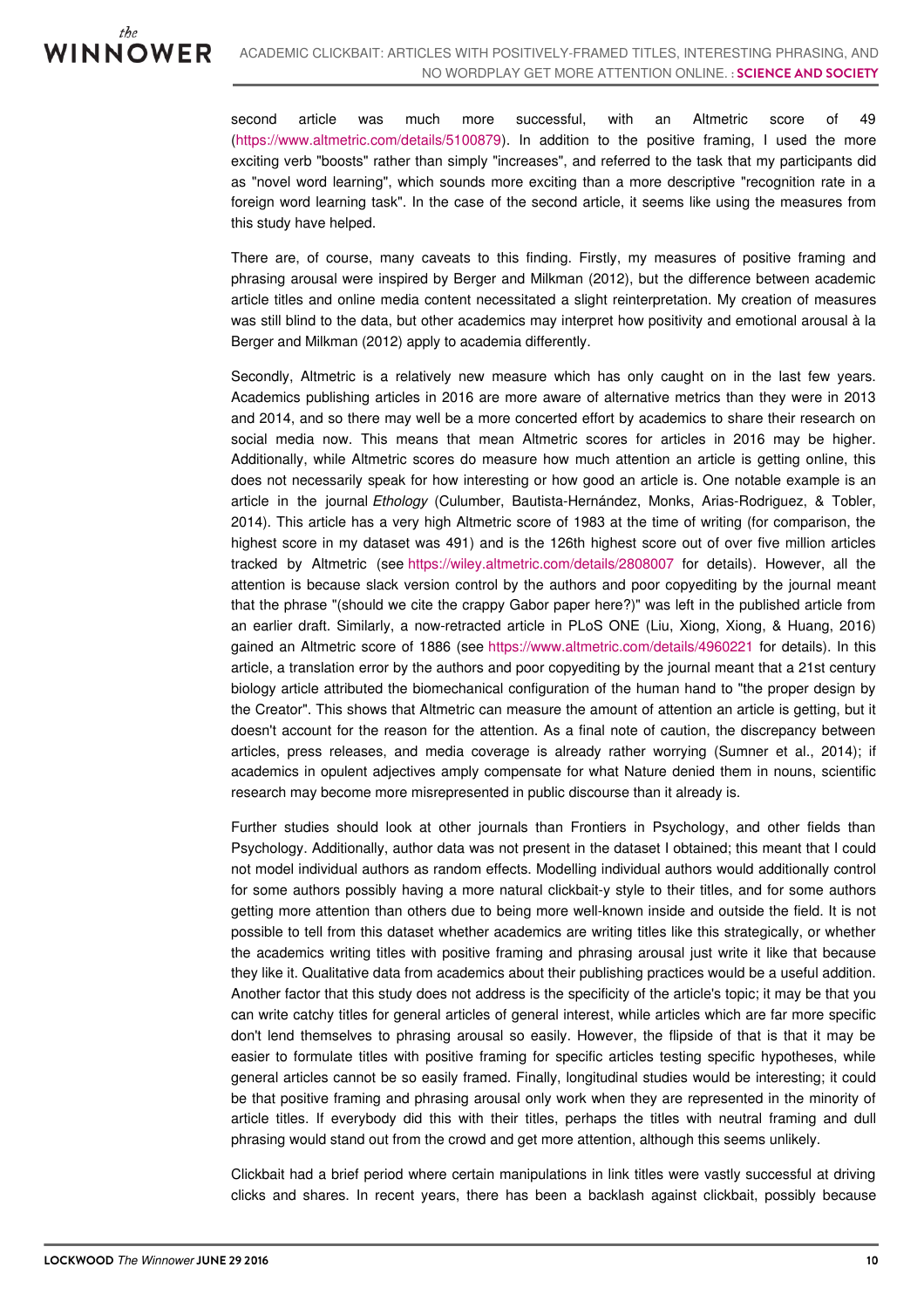

people on the internet have become more intolerant of it and/or recognise it more easily. It remains to be seen whether the same thing will happen in academia. For now, this research shows that academics can use clickbait strategies to their advantage by framing their findings positively and using more arousing phrasing in their article titles. Academics should also make their titles shorter, and most importantly, try to make their research actually interesting.

#### **ACKNOWLEDGEMENTS**

I'd like to thank Amie Fairs and Elliot Sollis for helping me out with rating all the article titles, which was a long and boring task. Thanks also to Sean Roberts for advice on the statistical models, and to Linda Drijvers and Richard Kunert for their useful feedback on earlier versions of this manuscript.

#### **REFERENCES**

Adie, E., & Roe, W. (2013). Altmetric: enriching scholarly content with article-level discussion and metrics. *Learned Publishing*, *26*(1), 11–17. <http://doi.org/10.1087/20130103>

Berger, J., & Milkman, K. L. (2012). What Makes Online Content Viral?*Journal of Marketing Research*, *49*(2), 192–205. <http://doi.org/10.1509/jmr.10.0353>

Betteridge's law of headlines. (2016, June 8). In*Wikipedia, the free encyclopedia*. Retrieved from [https://en.wikipedia.org/w/index.php?title=Betteridge%27s\\_law\\_of\\_headlines&oldid=72430\n8855](https://en.wikipedia.org/w/index.php?title=Betteridge%27s_law_of_headlines&oldid=724308855)

Blom, J. N., & Hansen, K. R. (2015). Click bait: Forward-reference as lure in online news headlines. *Journal of Pragmatics*, *76*, 87–100. <http://doi.org/10.1016/j.pragma.2014.11.010>

Brookshire, B. (2014, December 19). This study of hype in press releases will change journalism. Retrieved 15 June 2016, from [https://www.sciencenews.org/blog/scicurious/study-hype-press](https://www.sciencenews.org/blog/scicurious/study-hype-press-releases-will-change-journalism)releases-will-change-jour\nnalism

clickbait - definition of clickbait in English from the Oxford dictionary. (2016). Retrieved 14 June 2016, from <http://www.oxforddictionaries.com/us/definition/english/clickbait>

Culumber, Z. W., Bautista-Hernández, C. E., Monks, S., Arias-Rodriguez, L., & Tobler, M. (2014). Variation in Melanism and Female Preference in Proximate but Ecologically Distinct Environments. *Ethology*, *120*(11), 1090–1100. <http://doi.org/10.1111/eth.12282>

Fox, C. W., & Burns, C. S. (2015). The relationship between manuscript title structure and success: editorial decisions and citation performance for an ecological journal. *Ecology and Evolution*, *5*(10), 1970–1980. <http://doi.org/10.1002/ece3.1480>

Franzen, J. (2013). *The Kraus Project*. London: Fourth Estate.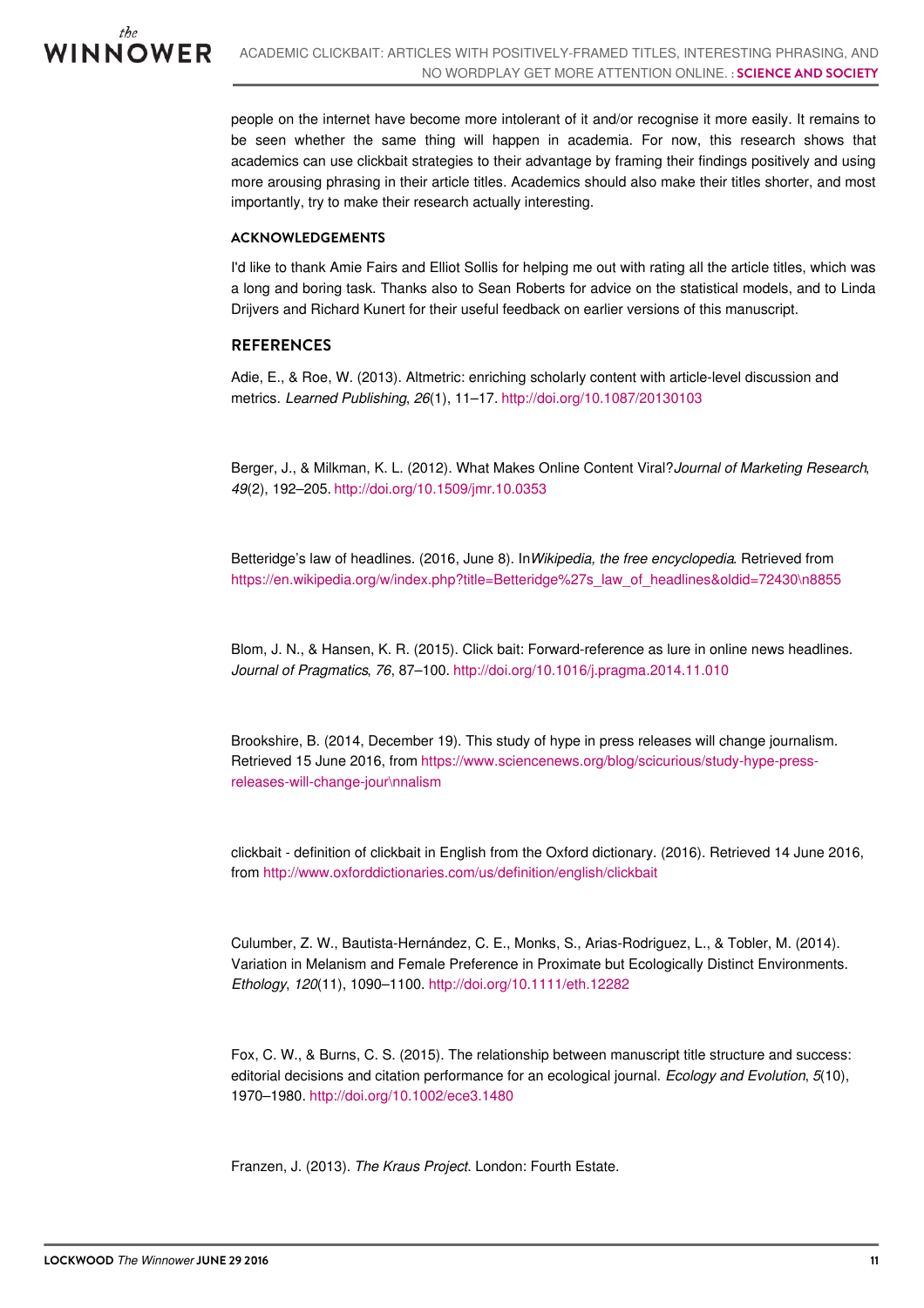

Hamblin, J. (2014, November 11). It's Everywhere, the Clickbait. *The Atlantic*. Retrieved from <http://www.theatlantic.com/entertainment/archive/2014/11/clickbait-what-is/382545/>

Hansen, L. K., Arvidsson, A., Nielsen, F. A., Colleoni, E., & Etter, M. (2011). Good Friends, Bad News - Affect and Virality in Twitter. In J. J. Park, L. T. Yang, & C. Lee (Eds.), *Future Information Technology* (pp. 34–43). Springer Berlin Heidelberg. Retrieved from [http://link.springer.com/chapter/10.1007/978-3-](http://link.springer.com/chapter/10.1007/978-3-642-22309-9_5) 642-22309-9\_5

Haustein, S., Costas, R., & Larivière, V. (2015). Characterizing Social Media Metrics of Scholarly Papers: The Effect of Document Properties and Collaboration Patterns. *PLOS ONE*, *10*(3), e0120495. <http://doi.org/10.1371/journal.pone.0120495>

Hughes, V. (2014, December 9). The Power of a Press Release. Retrieved 15 June 2016, from <http://phenomena.nationalgeographic.com/2014/12/09/the-power-of-a-press-release/>

Jacobellis v. Ohio, No. 378 U.S. 184 (1964). Retrieved from <https://supreme.justia.com/cases/federal/us/378/184/case.html>

Jamali, H., & Nikzad, M. (2011). Article title type and its relation with the number of downloads and citations. *Scientometrics*, *88*(2), 653–661. <http://doi.org/10.1007/s11192-011-0412-z>

Lai, L., & Farbrot, A. (2013). What makes you click? The effect of question headlines on readership in computer-mediated communication. *Social Influence*, *9*(4), 289–299. <http://doi.org/10.1080/15534510.2013.847859>

Letchford, A., Moat, H. S., & Preis, T. (2015). The advantage of short paper titles.*Royal Society Open Science*, *2*(8), 150266. <http://doi.org/10.1098/rsos.150266>

Letchford, A., Preis, T., & Moat, H. S. (2016). The advantage of simple paper abstracts.*Journal of Informetrics*, *10*(1), 1–8. <http://doi.org/10.1016/j.joi.2015.11.001>

Liu, M.-J., Xiong, C.-H., Xiong, L., & Huang, X.-L. (2016). Biomechanical Characteristics of Hand Coordination in Grasping Activities of Daily Living. *PLOS ONE*, *11*(1), e0146193. <http://doi.org/10.1371/journal.pone.0146193>

Milkman, K. L., & Berger, J. (2014). The science of sharing and the sharing of science.*Proceedings of the National Academy of Sciences*, *111*(Supplement\_4), 13642–13649. <http://doi.org/10.1073/pnas.1317511111>